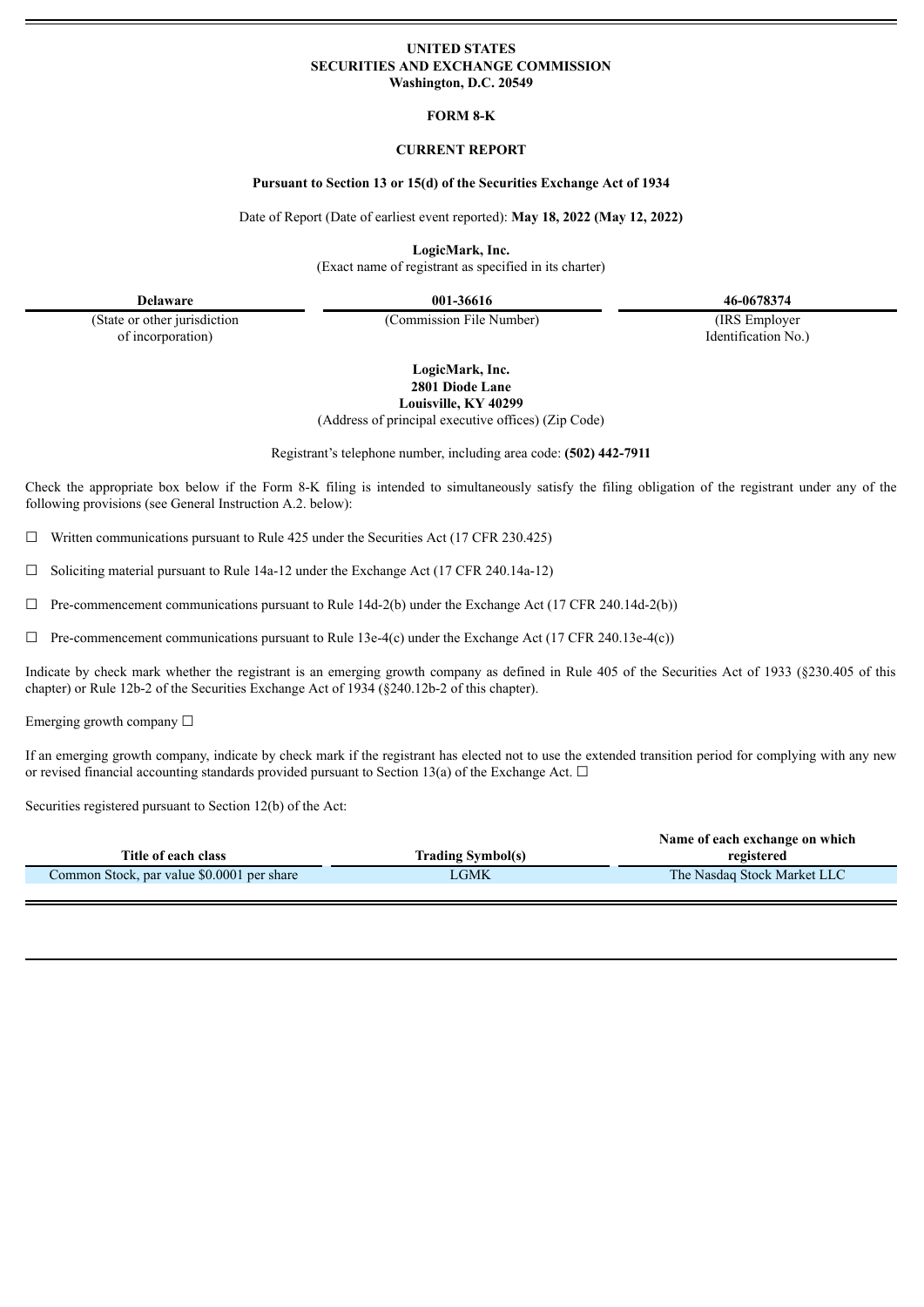# **Item 2.02 Results of Operations and Financial Condition.**

On May 12, 2022, LogicMark, Inc., a Delaware corporation (the "Company"), issued a press release announcing its financial and operational results for the quarter ended March 31, 2022 and held an investor webcast and call to discuss the results and update shareholders on general corporate developments. The press release and the transcript of the webcast are attached as Exhibits 99.1 and 99.2, respectively, to this Current Report on Form 8-K (this "Form 8-K") and are incorporated herein by reference.

The information contained in this Form 8-K provided under Items 2.02 and 7.01 and Exhibits 99.1 and 99.2 attached hereto are furnished to, but shall not be deemed filed with, the U.S. Securities and Exchange Commission or incorporated by reference into the Company's filings under the Securities Act of 1933, as amended, or the Securities Exchange Act of 1934, as amended.

### **Item 7.01 Regulation FD Disclosure.**

Reference is made to the disclosure in Item 2.02 of this Form 8-K, which disclosure is incorporated herein by reference.

# **Forward-Looking Statements**

Exhibits 99.1 and 99.2 attached hereto contain, and may implicate, forward-looking statements regarding the Company, and include cautionary statements identifying important factors that could cause actual results to differ materially from those anticipated.

#### **Item 9.01 Financial Statements and Exhibits.**

#### (d) Exhibits

| <b>Exhibit No.</b> | <b>Description</b>                                                          |
|--------------------|-----------------------------------------------------------------------------|
| 99.1               | Press release, dated May 12, 2022.                                          |
| 99.2               | Transcript related to the LogicMark, Inc. webcast held on May 12, 2022.     |
| 104                | Cover Page Interactive Data File (embedded within the Inline XBRL document) |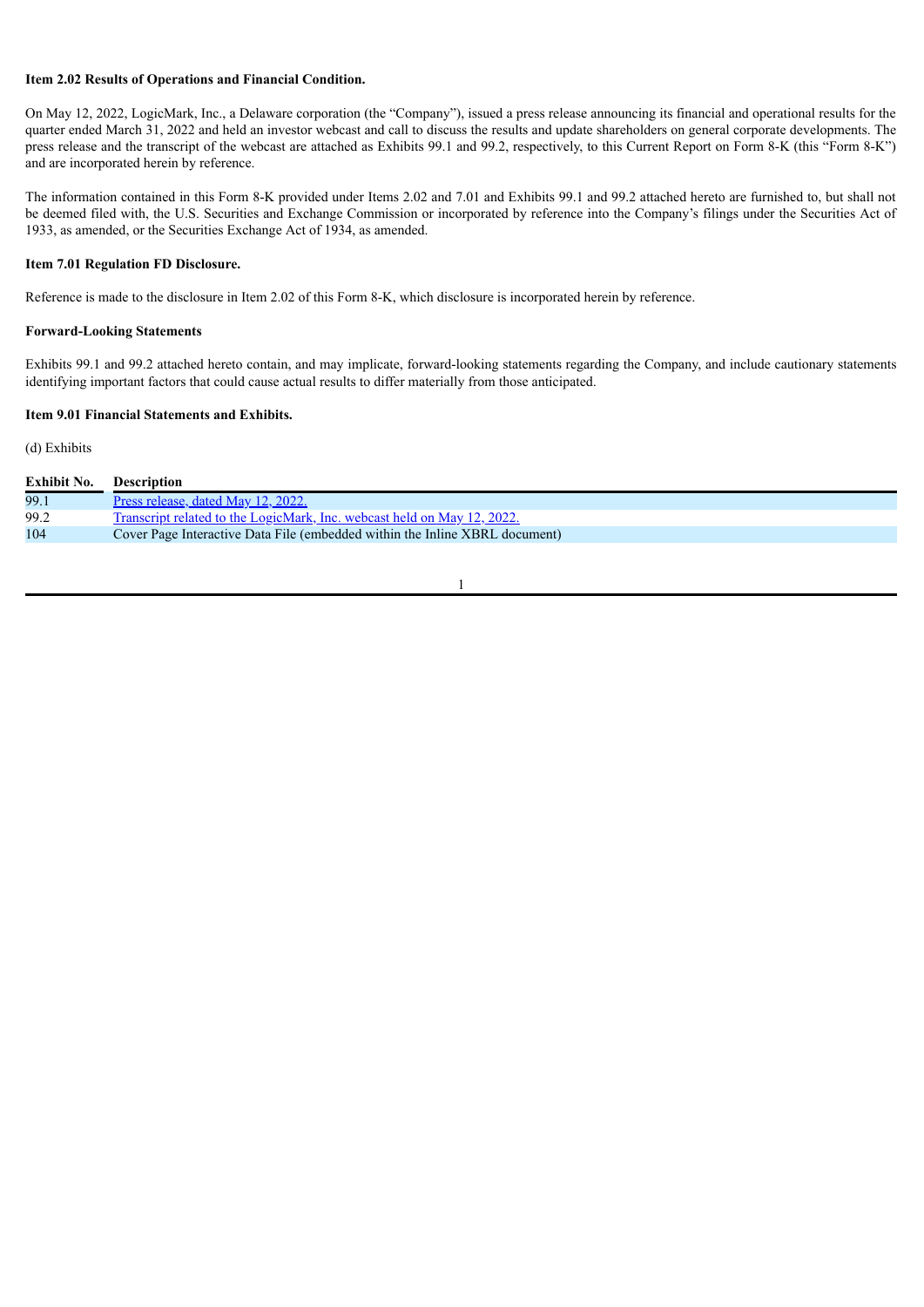# **SIGNATURES**

Pursuant to the requirements of the Securities Exchange Act of 1934, the registrant has duly caused this report to be signed on its behalf by the undersigned hereunto duly authorized.

Date: May 18, 2022 **LogicMark, Inc.**

By: /s/ Chia-Lin Simmons Name: Chia-Lin Simmons Title: Chief Executive Officer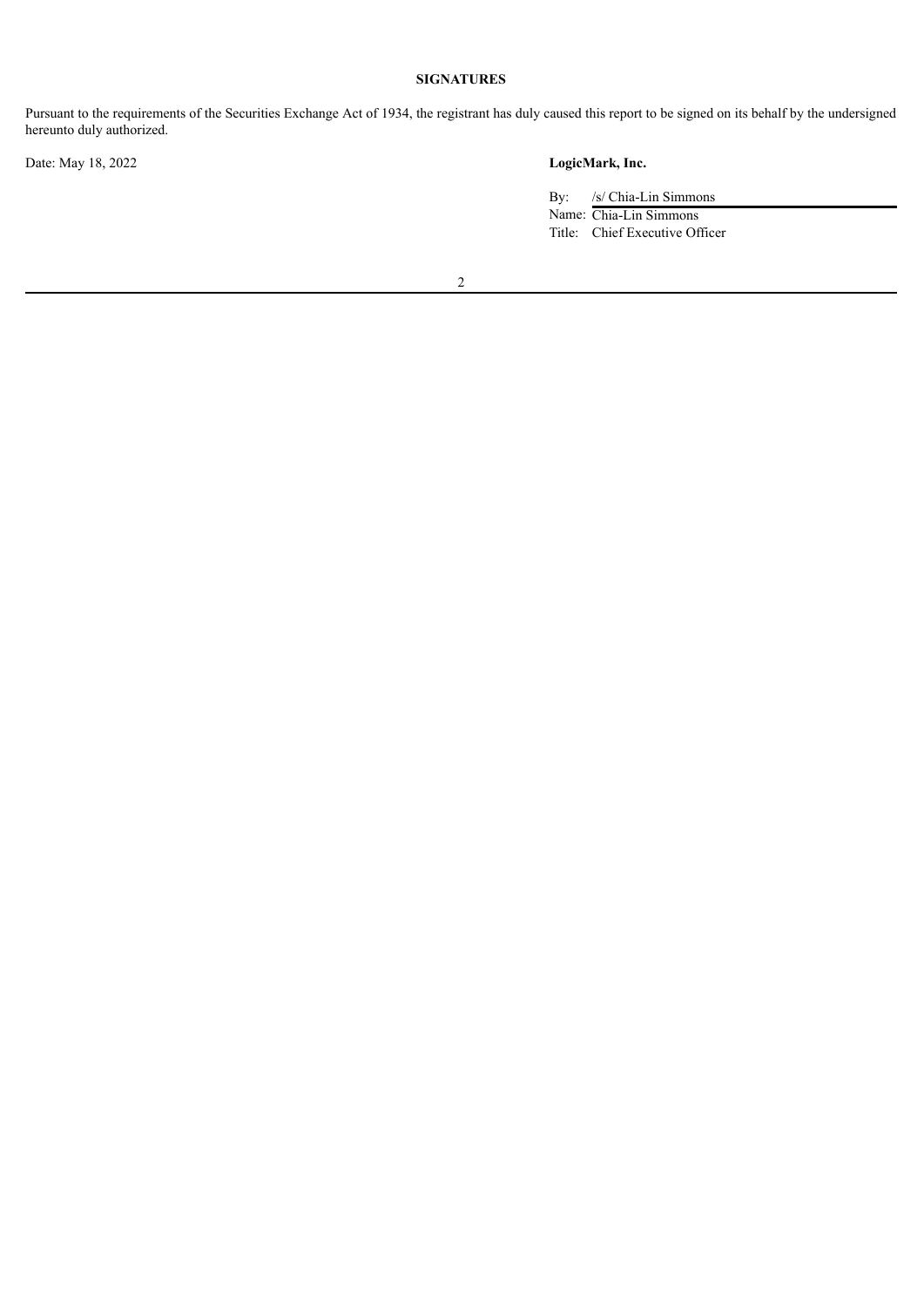# **LogicMark, Inc. Announces First Quarter 2022 Financial and Operational Results**

<span id="page-3-0"></span>**Louisville, KY, May 12, 2022** – LogicMark, Inc.(Nasdaq: LGMK) (the "Company" or "LogicMark") (formerly Nxt-ID, Inc.), a provider of personal emergency response systems (PERS), health communications devices, and IoT technology for the growing Care Economy, announces financial and operating results for the first quarter ended March 31, 2022.

# **Summary results for the first quarter ended March 31, 2022 include the following:**

- Revenue was \$3.7 million, up 50% from the year-ago quarter.
- Gross profit was \$2.2 million, up 52% from the same quarter last year. Gross margin was 60%, compared to 59% in the same quarter last year. The improvement in gross margin was due to lower inbound freight costs.
- Operating expenses were \$3.5 million, compared to \$2.3 million in the same quarter last year. The increase in operating expenses was primarily due to higher selling, general and administrative expenses resulting from the Company increasing investment in new product development and a ramp up in our sales team.
- Operating loss was \$1.3 million versus an operating loss of \$800 thousand in the year-ago quarter, due primarily to higher operating expenses.
- Net loss was \$1.3 million, compared to a net loss of \$4.2 million in the same quarter last year. The \$4.2 million loss in the prior year's quarter was negatively impacted by a warrant modification expense of \$2.9 million.
- At quarter-end, the Company held \$12.2 million in unrestricted cash, up from \$12.0 million in the quarter ended December 31, 2021.

Chia-Lin Simmons, LogicMark's Chief Executive Officer, commented, "We've started the year on a strong note with revenues growing 50% and margins expanding as we saw strong growth in our US Veterans Health Administration business, highlighting our solid relationship with this partner. We have also seen our sales positively impacted from the sunsetting of 3G cellular service by the nations large cellular network providers, forcing customers to upgrade to 4G compatible devices, which drove strong sales of our 4G Guardian Alert 911 Plus device. We expect this trend to have a positive impact on our sales in the near-term as we continue to see upgrades.

"Building on our momentum from this past quarter, we plan to launch an e-commerce platform to support our direct-to-consumer efforts. We are also looking forward to launching new at-home and on-the-go products and solutions. In addition, we expect to add monitored service to our offerings, which will enable us to implement a recurring revenue element to our business model. There is a lot to be excited about at LogicMark and we are optimistic about the direction we are headed," concluded Ms. Simmons.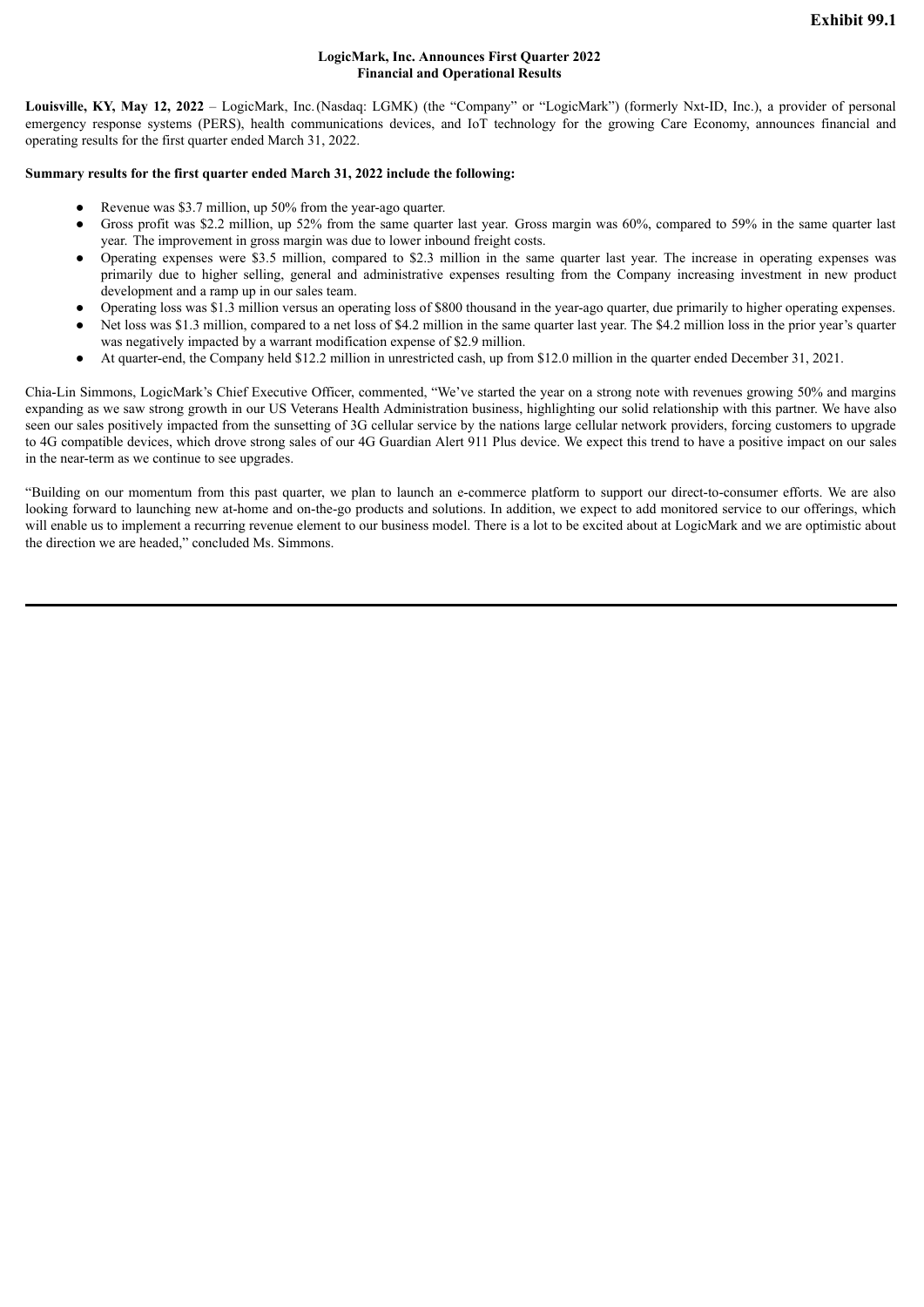#### **Investor Call and SEC Filings**

On May 12, 2022, at 1:30 pm Pacific Time, or 4:30 pm Eastern Time, a live webcast will be held to discuss the Company's financial and operations results for the first quarter ended March 31, 2022.

To register and listen to the webcast, please visit the LogicMark Investor Relations website here, or at https://edge.media-server.com/mmc/p/3vaywbcq.

For investors who wish to participate by telephone, please use the following dial-in credentials: US/CANADA Participant Toll-Free Dial-In Number: (877) 644-5287 US/CANADA Participant International Dial-In Number: (281) 973-6282 Conference ID: 7843876

The associated press release, SEC filings, and webcast replay witll also be accessible on the Company's investor relations website.

#### **About LogicMark, Inc.**

LogicMark, Inc. (Nasdaq: LGMK) provides personal emergency response systems (PERS), health communications devices and IoT technologies to create a Connected Care Platform. The Company's devices give people the ability to receive care at home and confidence to age in place. LogicMark revolutionized the PERS industry by incorporating two-way voice communication technology directly into its medical alert pendant and providing this lifesaving technology at a price point that everyday consumers can afford. The Company's PERS technologies are sold through the United States Veterans Health Administration and dealers/distributors. LogicMark has been awarded a contract by the U.S. General Services Administration that enables the Company to distribute its products to federal, state, and local governments.

#### **Forward-Looking Statements**

This press release contains forward-looking statements within the meaning of the Private Securities Litigation Reform Act of 1995. Forward-looking statements reflect management's current expectations, as of the date of this press release, and involve certain risks and uncertainties. Forward-looking statements include statements herein with respect to the successful execution of the Company's business strategy. The Company's actual results could differ materially from those anticipated in these forward-looking statements as a result of various factors. Such risks and uncertainties include, among other things, our ability to establish and maintain the proprietary nature of our technology through the patent process, as well as our ability to possibly license from others patents and patent applications necessary to develop products; the availability of financing; the Company's ability to implement its long range business plan for various applications of its technology; the Company's ability to enter into agreements with any necessary marketing and/or distribution partners; the impact of competition, the obtaining and maintenance of any necessary regulatory clearances applicable to applications of the Company's technology; the Company's ability to maintain its Nasdaq listing for its common stock; and management of growth and other risks and uncertainties that may be detailed from time to time in the Company's reports filed with the SEC.

Investor Relations Contact: CORE IR Investor@logicmark.com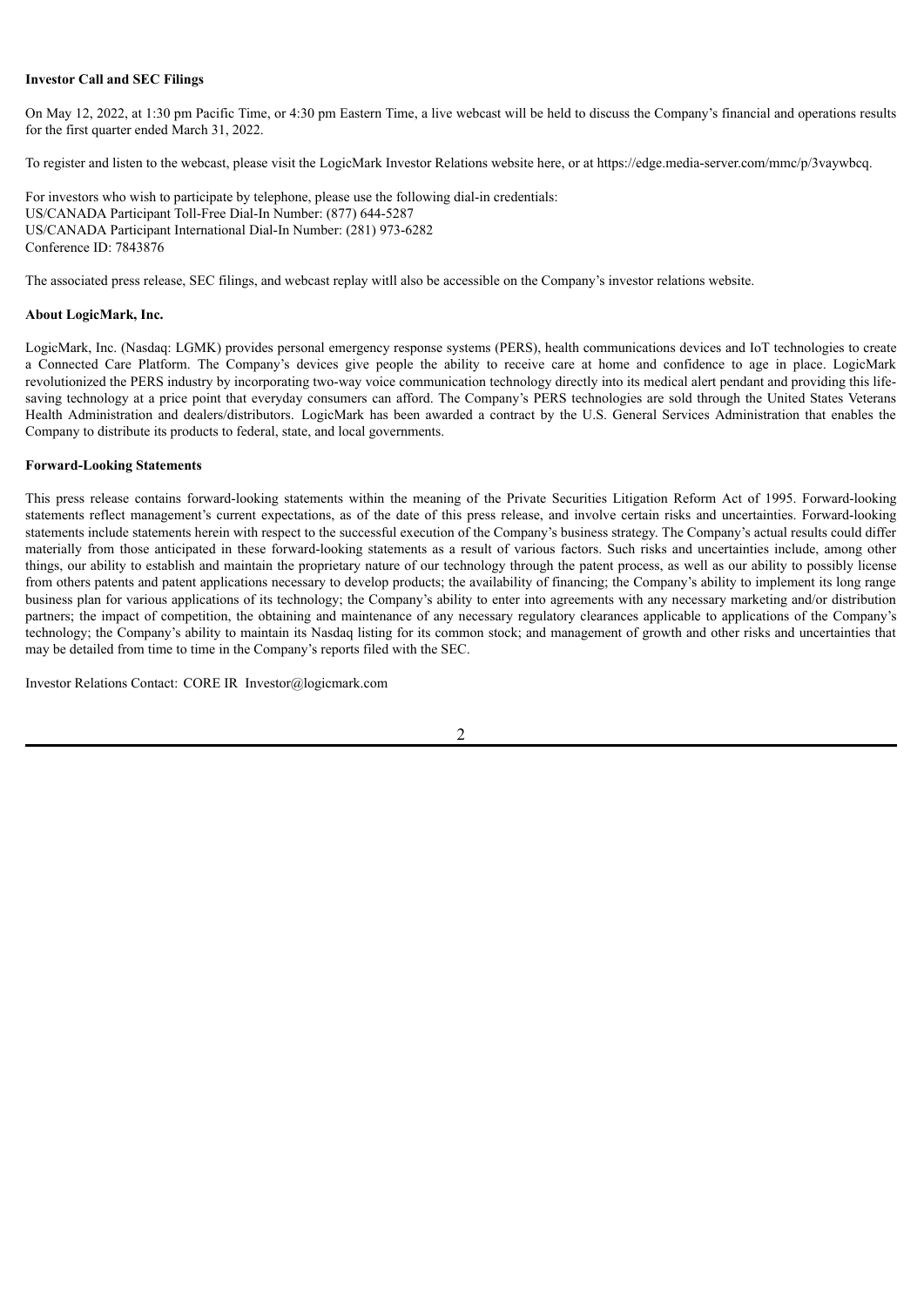# **LogicMark, Inc BALANCE SHEETS**

|                                                                                                                       |    | March 31,<br>2022 |               | December 31,<br>2021 |
|-----------------------------------------------------------------------------------------------------------------------|----|-------------------|---------------|----------------------|
| <b>Assets</b>                                                                                                         |    |                   |               |                      |
|                                                                                                                       |    |                   |               |                      |
| Current Assets<br>Cash                                                                                                | \$ | 12,224,887        | <sup>\$</sup> | 12,044,415           |
| Restricted cash                                                                                                       |    | 210,118           |               | 210,131              |
| Accounts receivable, net                                                                                              |    | 133,262           |               | 98,749               |
| Inventory, net                                                                                                        |    | 876,084           |               | 1,237,280            |
| Prepaid expenses and other current assets                                                                             |    | 893,388           |               | 849,190              |
| <b>Total Current Assets</b>                                                                                           |    | 14,337,739        |               | 14,439,765           |
|                                                                                                                       |    |                   |               |                      |
| <b>Property and equipment:</b>                                                                                        |    |                   |               |                      |
| Equipment                                                                                                             |    | 404,925           |               | 410,444              |
| Furniture and fixtures                                                                                                |    | 78,268            |               | 35,761               |
| Tooling and molds                                                                                                     |    | 9,427             |               | 9,427                |
|                                                                                                                       |    | 492,620           |               | 455,632              |
| Accumulated depreciation                                                                                              |    | (455, 889)        |               | (455, 632)           |
| Property and equipment, net                                                                                           |    | 36,731            |               | $\theta$             |
| Right-of-use assets                                                                                                   |    | 232,569           |               | 248,309              |
| Goodwill                                                                                                              |    | 10,958,662        |               | 10,958,662           |
| Other intangible assets, net of amortization of \$4,322,026 and \$4,127,920, respectively                             |    | 4,282,541         |               | 4,476,647            |
|                                                                                                                       |    |                   |               |                      |
| <b>Total Assets</b>                                                                                                   | S. | 29,848,242        | S.            | 30,123,383           |
|                                                                                                                       |    |                   |               |                      |
| Liabilities, Series C Preferred Stock and Stockholders' Equity                                                        |    |                   |               |                      |
|                                                                                                                       |    |                   |               |                      |
| <b>Current Liabilities</b>                                                                                            |    |                   |               |                      |
| Accounts payable                                                                                                      | S. | 1,059,414         | \$            | 492,431              |
| Accrued expenses                                                                                                      |    | 766,313           |               | 849,285              |
| <b>Total Current Liabilities</b>                                                                                      |    | 1,825,727         |               | 1,341,716            |
|                                                                                                                       |    |                   |               |                      |
| Other long-term liabilities                                                                                           |    | 367,387           |               | 385,196              |
| <b>Total Liabilities</b>                                                                                              |    | 2,193,114         |               | 1,726,912            |
|                                                                                                                       |    |                   |               |                      |
| <b>Commitments and Contingencies (Note 8)</b>                                                                         |    |                   |               |                      |
| <b>Series C Preferred Stock</b>                                                                                       |    |                   |               |                      |
| Series C Preferred Stock, par value \$0.0001 per share: 2,000 shares designated; 200 shares issued and outstanding as |    |                   |               |                      |
| of March 31, 2022 and December 31, 2021                                                                               |    | 1,807,300         |               | 1,807,300            |
|                                                                                                                       |    |                   |               |                      |
| <b>Stockholders' Equity</b>                                                                                           |    |                   |               |                      |
| Preferred Stock, par value \$0.0001 per share: 10,000,000 shares authorized                                           |    |                   |               |                      |
| Series F Preferred Stock, par value \$0.0001 per share: 1,333,333 shares designated; 173,333 shares issued and        |    |                   |               |                      |
| outstanding as of March 31, 2022, aggregate liquidation preference of \$520,000 as of March 31, 2022, and             |    |                   |               |                      |
| December 31, 2021                                                                                                     |    | 520,000           |               | 520,000              |
| Common Stock, par value \$0.0001 per share: 100,000,000 shares authorized; 9,593,378 and 9,163,039 issued and         |    |                   |               |                      |
| outstanding as of March 31, 2022 and December 31, 2021                                                                |    | 959               |               | 917                  |
| Additional paid-in capital                                                                                            |    | 105,279,875       |               | 104,725,115          |
| Accumulated deficit                                                                                                   |    | (79, 953, 006)    |               | (78,656,861)         |
|                                                                                                                       |    |                   |               |                      |
| <b>Total Stockholders' Equity</b>                                                                                     |    | 25,847,828        |               | 26,589,171           |
|                                                                                                                       |    |                   |               |                      |
| Total Liabilities, Series C Preferred Stock and Stockholders' Equity                                                  | S. | 29,848,242        | S.            | 30,123,383           |
|                                                                                                                       |    |                   |               |                      |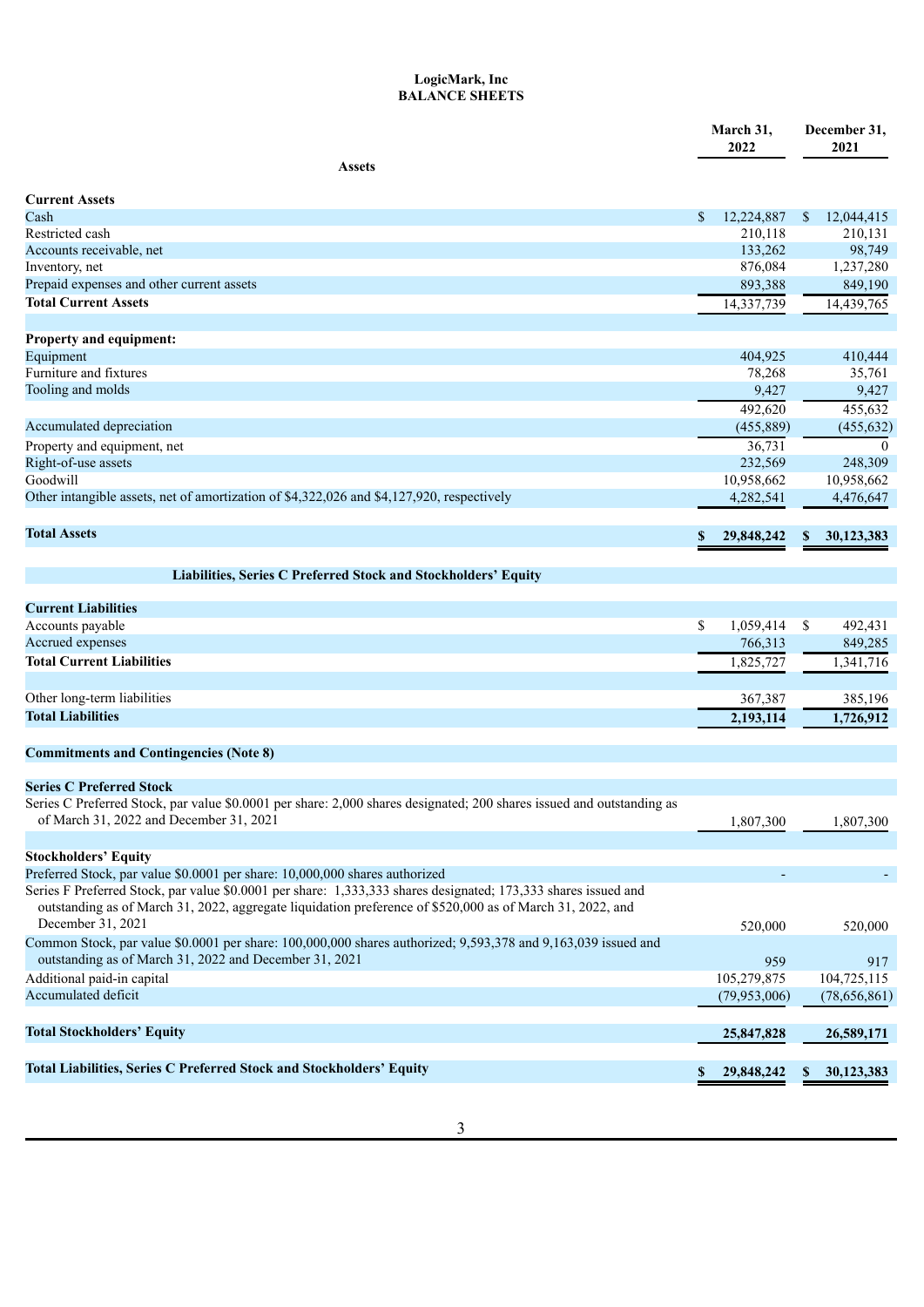# **LogicMark, Inc. STATEMENT OF OPERATIONS**

|                                                                          |                           | For the Three Months Ended<br>March 31, |  |  |
|--------------------------------------------------------------------------|---------------------------|-----------------------------------------|--|--|
|                                                                          | 2022                      | 2021(1)                                 |  |  |
| <b>Revenues</b>                                                          | 3,650,689<br>$\mathbf{s}$ | $\mathsf{\$}$<br>2,438,682              |  |  |
| Costs of goods sold                                                      | 1,447,305                 | 989,388                                 |  |  |
| <b>Gross Profit</b>                                                      | 2,203,384                 | 1,449,294                               |  |  |
| <b>Operating Expenses</b>                                                |                           |                                         |  |  |
| Direct operating cost                                                    | 474,442                   | 244,669                                 |  |  |
| Selling and marketing                                                    | 189,207                   | 80,123                                  |  |  |
| Research and development                                                 | 262,484                   | 313,896                                 |  |  |
| General and administrative                                               | 2,335,949                 | 1,379,071                               |  |  |
| Other expense                                                            | 30,084                    | 10,568                                  |  |  |
| Depreciation and amortization                                            | 194,363                   | 203,857                                 |  |  |
| <b>Total Operating Expenses</b>                                          | 3,486,529                 | 2,232,184                               |  |  |
| <b>Operating Loss</b>                                                    | (1,283,145)               | (782, 890)                              |  |  |
| <b>Other Income and (Expense)</b>                                        |                           |                                         |  |  |
| Interest expense                                                         |                           | (861,248)                               |  |  |
| Forgiveness of Paycheck Protection Program loan and accrued interest     | ٠                         | 303,710                                 |  |  |
| Warrant modification expense                                             |                           | (2,881,729)                             |  |  |
| <b>Total Other Expense, Net</b>                                          |                           | (3,439,267)                             |  |  |
| <b>Loss before Income Taxes</b>                                          | (1,283,145)               | (4,222,157)                             |  |  |
| Income Tax (Expense) Benefit                                             |                           |                                         |  |  |
| <b>Net Loss</b>                                                          | (1,283,145)               | (4,222,157)                             |  |  |
| Preferred stock dividends                                                | (88,000)                  | (1, 555, 801)                           |  |  |
| Net Loss Applicable to Common Stockholders                               | (1,371,145)               | (5,777,958)                             |  |  |
| Net Loss Per Share - Basic and Diluted                                   | (0.14)                    | (1.20)                                  |  |  |
| Weighted Average Number of Common Shares Outstanding - Basic and Diluted | 9,486,744                 | 4,819,255                               |  |  |

(1) Expenses in 2021 have been reclassified to conform to the 2022 presentation format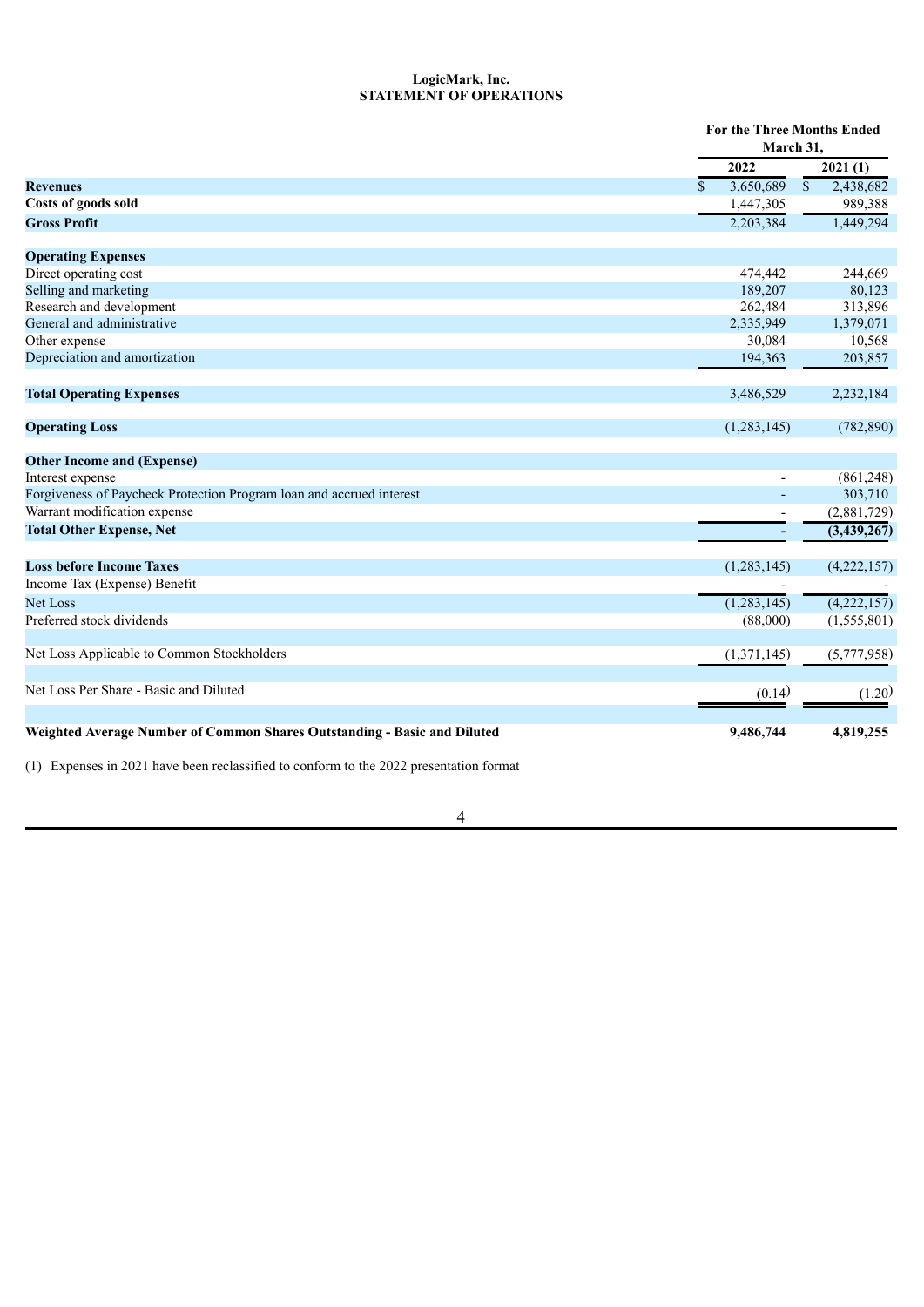# **Nxt-ID, Inc. and Subsidiaries CONSOLIDATED STATEMENTS OF CASH FLOWS**

|                                                                                |                          | <b>For the Three Months Ended</b><br>March 31, |  |  |
|--------------------------------------------------------------------------------|--------------------------|------------------------------------------------|--|--|
|                                                                                | 2022                     | 2021                                           |  |  |
| <b>Cash Flows from Operating Activities</b>                                    |                          |                                                |  |  |
| Net loss                                                                       | (1,283,145)              | (4,222,157)                                    |  |  |
| Adjustments to reconcile net loss to net cash used in operating activities:    |                          |                                                |  |  |
| Depreciation                                                                   | 257                      | 16,012                                         |  |  |
| Stock based compensation                                                       | 629,802                  | 40,000                                         |  |  |
| Amortization of debt discount                                                  |                          | 77,800                                         |  |  |
| Amortization of intangible assets                                              | 194,106                  | 187,845                                        |  |  |
| Amortization of deferred debt issuance costs                                   |                          | 402,454                                        |  |  |
| Non-cash charge for modification of warrant terms                              | L,                       | 2,881,729                                      |  |  |
| Forgiveness of Paycheck Protection Plan loans and accrued interest             |                          | (303, 710)                                     |  |  |
| Changes in operating assets and liabilities:                                   |                          |                                                |  |  |
| Accounts receivable                                                            | (34,513)                 | 66,045                                         |  |  |
| Inventory                                                                      | 361,196                  | (13, 128)                                      |  |  |
| Prepaid expenses and other current assets                                      | (44, 198)                | (80,715)                                       |  |  |
| Accounts payable                                                               | 566,983                  | (518, 601)                                     |  |  |
| Accrued expenses                                                               | (98,041)                 | 463,660                                        |  |  |
| <b>Total Adjustments</b>                                                       | 1,575,591                | 3,219,391                                      |  |  |
| <b>Net Cash Provided by (Used in) Operating Activities</b>                     | 292,446                  | (1,002,766)                                    |  |  |
| <b>Cash flows from Investing Activities</b>                                    |                          |                                                |  |  |
| Purchase of Equipment                                                          | (36,988)                 |                                                |  |  |
| <b>Net Cash Used by Investing Activities</b>                                   | (36,988)                 |                                                |  |  |
| <b>Cash flows from Financing Activities</b>                                    |                          |                                                |  |  |
| Proceeds from sale of common stock and warrants                                |                          | 6,670,494                                      |  |  |
| Proceeds received in connection with issuance of Series E preferred stock, net |                          | 4,000,003                                      |  |  |
| Term loan repayment                                                            | $\blacksquare$           | (5,515,625)                                    |  |  |
| Fees paid in connection with equity offerings                                  |                          | (23,698)                                       |  |  |
| Preferred Stock Dividends                                                      | (75,000)                 |                                                |  |  |
| <b>Net Cash (Used in) Provided by Financing Activities</b>                     | (75,000)                 | 5,131,174                                      |  |  |
| <b>Net Increase in Cash and Restricted Cash</b>                                | 180.459                  | 4,128,408                                      |  |  |
| <b>Cash and Restricted Cash - Beginning of Year</b>                            | 12,254,546               | 4,537,546                                      |  |  |
| <b>Cash and Restricted Cash - End of Period</b>                                | 12,435,005               | 8,665,954                                      |  |  |
|                                                                                |                          |                                                |  |  |
| <b>Supplemental Disclosures of Cash Flow Information:</b>                      |                          |                                                |  |  |
| Cash paid during the periods for:                                              |                          |                                                |  |  |
| Interest                                                                       | $\overline{\phantom{0}}$ | \$<br>443,975                                  |  |  |
| <b>Taxes</b>                                                                   |                          | $\mathcal{S}$<br>25,999                        |  |  |
| Non-cash investing and financing activities:                                   |                          |                                                |  |  |
| Accrued fees incurred in connection with equity offerings                      | $\omega$                 | $\mathbf{\mathcal{S}}$<br>20,458               |  |  |
| Accrued preferred stock dividends                                              | \$<br>107,933            | \$<br>75,000                                   |  |  |
| Common stock issued in connection with management incentive plans              | L.                       | $\$$<br>80,456                                 |  |  |
| Conversion of Series E preferred stock to common stock                         | $\overline{a}$           | $\overline{\mathbb{S}}$<br>4,000,003           |  |  |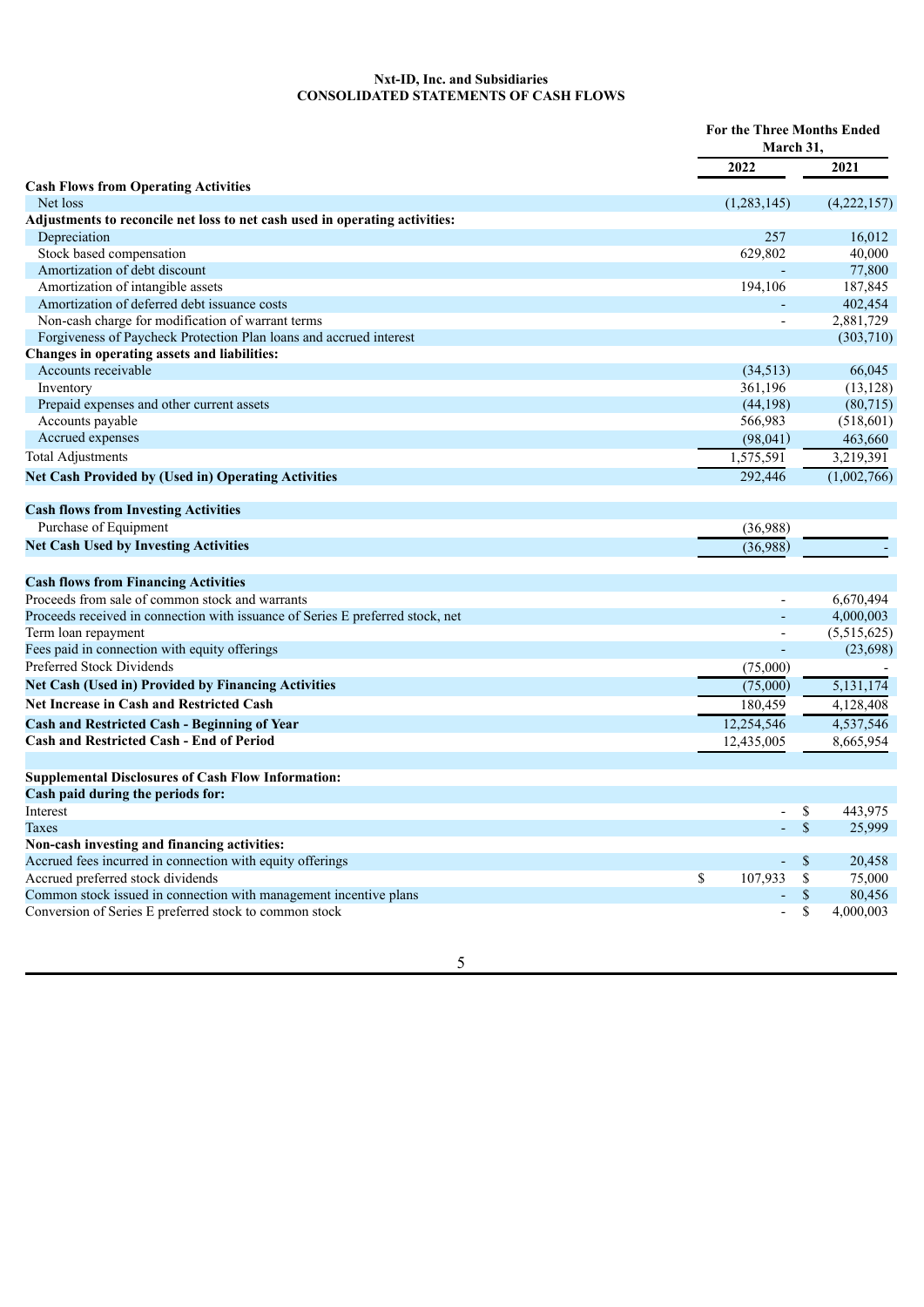# <span id="page-8-0"></span>REFINITIV STREETEVENTS EDITED TRANSCRIPT Q1 2022 LogicMark Inc Earnings Call

REFINITIV STREETEVENTS | www.refinitiv.com | Contact Us

©2022 Refinitiv. All rights reserved. Republication or redistribution of Refinitiv content, including by framing or similar means, is prohibited without the prior written consent of Refinitiv. 'Refinitiv' and the Refinitiv logo are registered trademarks of Refinitiv and its affiliated companies.

REFINITIV T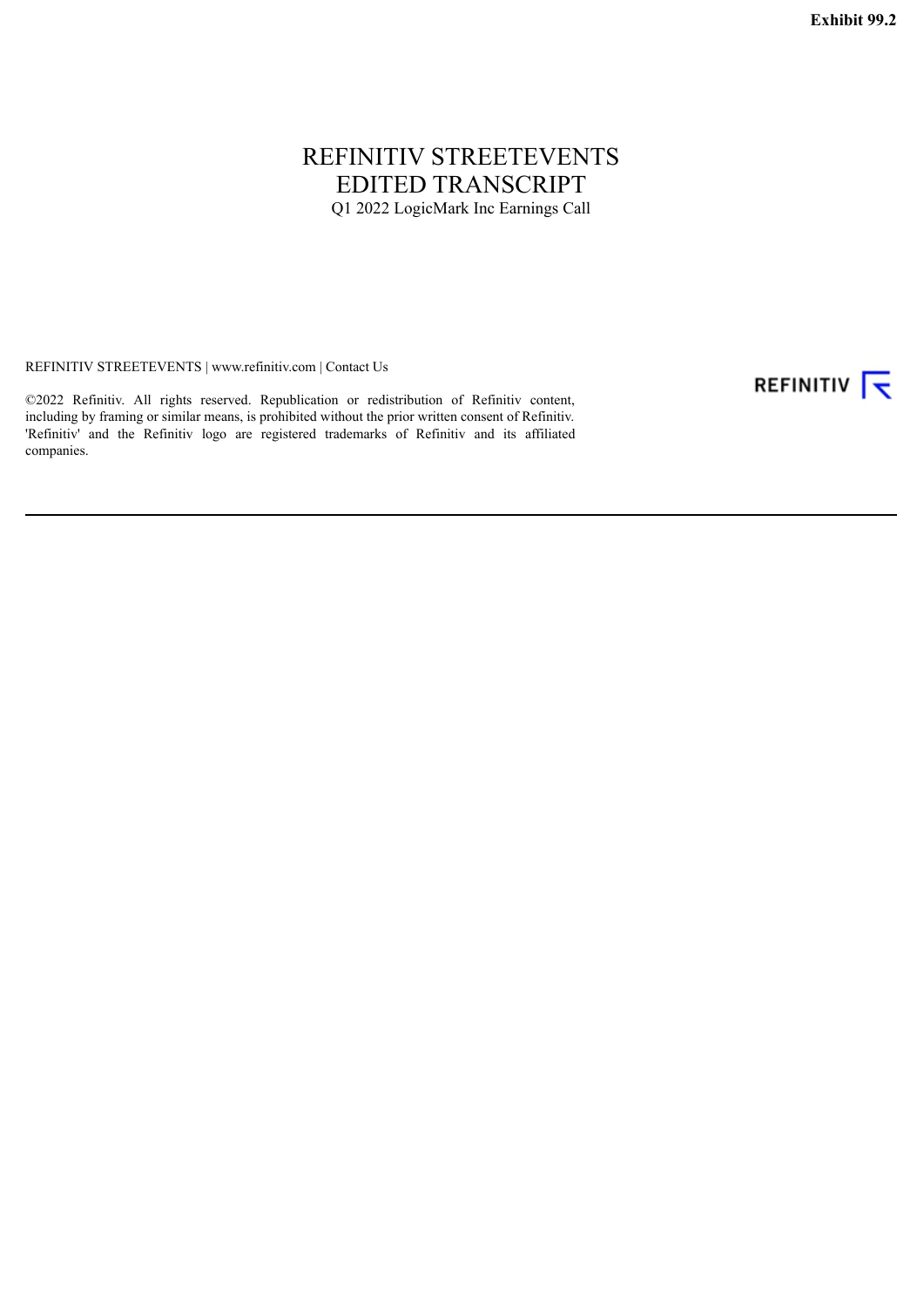## **CORPORATE PARTICIPANTS**

**Chia-Lin Simmons** *LogicMark, Inc. - President, CEO, Secretary & Director* **Mark J. Archer** *LogicMark, Inc. - CFO*

**CONFERENCE CALL PARTICIPANTS Unidentified Analyst** *-* **Louie Toma** *-*

#### **PRESENTATION**

#### **Operator**

Hello. Good day. Thank you for standing by, and welcome to the LogicMark First Quarter Financial Results and Corporate Update Conference Call. (Operator Instructions) And also please be advised that today's conference is being recorded. (Operator Instructions)

I would now like to hand the conference over to your speaker today, Mr. Louie Toma. Thank you. Please go ahead, sir.

#### **Louie Toma** *-*

Good afternoon, and thank you for participating in today's conference call. Joining me from LogicMark's leadership team are Chia-Lin Simmons, Chief Executive Officer; and Mark Archer, Chief Financial Officer. ..

During this call, management will be making forward-looking statements, including statements that address LogicMark's expectations for future performance or operational results. Forward-looking statements involve risks and other factors that may cause actual results to differ materially from those statements. For more information about these risks, please refer to the risk factors described in LogicMark's most recently filed annual report on Form 10-K and subsequent periodic reports filed with the SEC and LogicMark's press release that accompanies this call, particularly the cautionary statements in it.

The content of this call contains time-sensitive information that is accurate only as of today, May 12, 2022. Except as required by law, LogicMark disclaims any obligation to publicly update or revise any information to reflect events or circumstances that occur after this call.

It is my pleasure to turn the call over to the company's CEO, Chia-Lin Simmons.

#### **Chia-Lin Simmons** *LogicMark, Inc. - President, CEO, Secretary & Director*

Thank you, Louie. Welcome, everyone, and thanks for joining us. As our previous call was intended to close the books on 2021, today, we gather to discuss opening a new chapter for our company. We started the year on a strong note, with revenues growing 50% and margins expanding as we saw strong growth in our U.S. Veterans Health Administration business, highlighting our solid relationship with this partner. As we discussed on our last call, last year, we received approval as a GSA vendor, an agency of the U.S. government, and we have taken the opportunity to leverage our existing government business to increase sales. This includes federal, state and local agencies. These increased sales demonstrate our already stellar reputation with the VA, and we anticipate continuing to grow our government business as we introduce new products and further expand our team.

# REFINITIV STREETEVENTS | www.refinitiv.com | Contact Us

©2022 Refinitiv. All rights reserved. Republication or redistribution of Refinitiv content, including by framing or similar means, is prohibited without the prior written consent of Refinitiv. 'Refinitiv' and the Refinitiv logo are registered trademarks of Refinitiv and its affiliated companies.

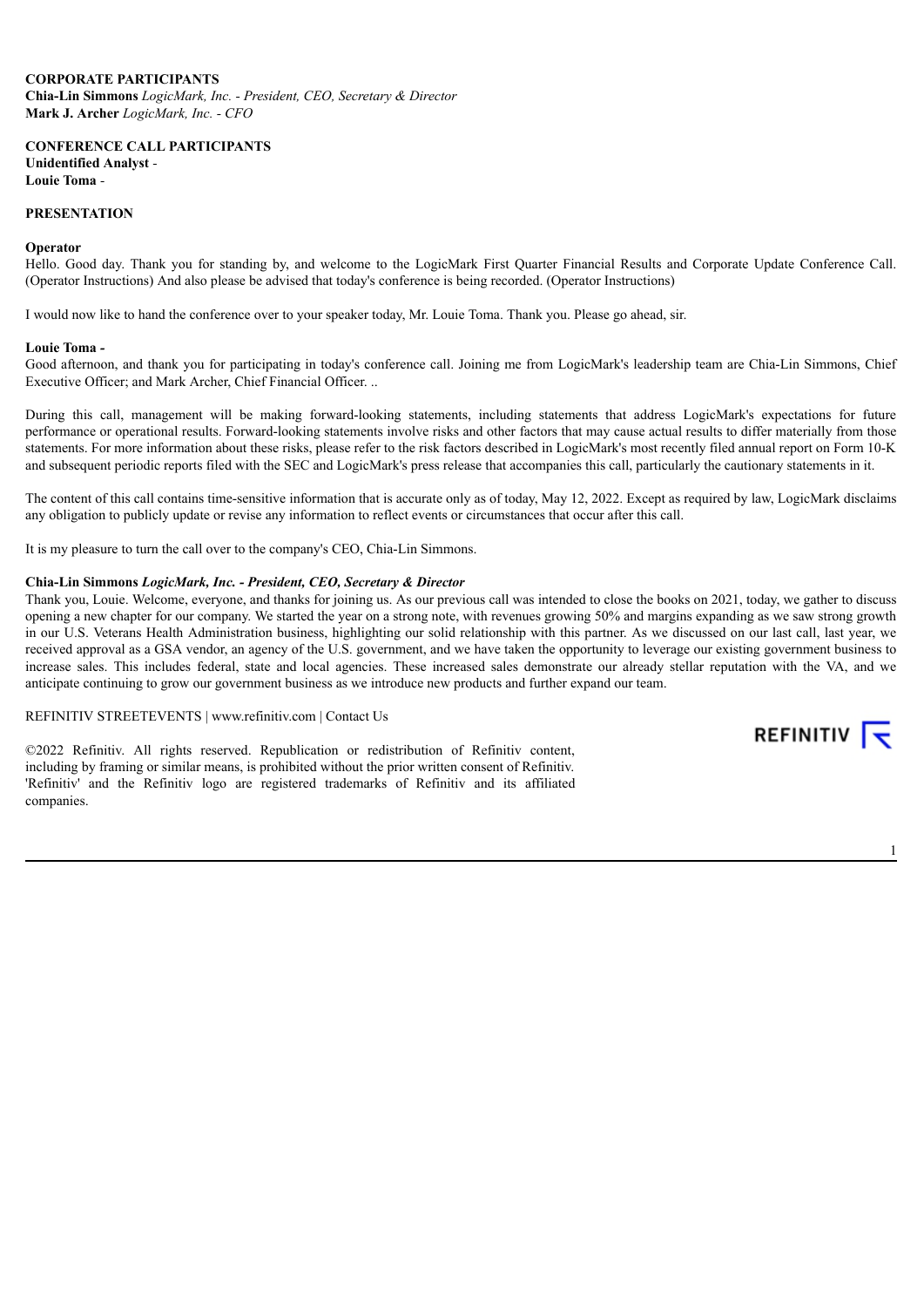We've also seen our sales positively impacted from the sunsetting of 3G cellular service by the nation's large cellular network providers with our customers upgrading to our 4G Guardian Alert 911 Plus device. We will continue to communicate to our current 3G device customers to help them transition over through the various programs I mentioned a month ago, including direct mailings, additional customer support, continued media outreach and, of course, direct-to-veteran education programs. which include 3G sunsetting resource center, FAQs and the instructional video on how to check current LogicMark devices.

Building on our momentum from this past quarter, we plan to launch an updated website with an e-commerce platform in Q2 to open up direct-to-consumer sales. We are also looking forward to launching new at-home and on-the-go products and solutions while expanding upon our intellectual property portfolio. Specifically, we expect an additional provisional patent at the end of the second quarter. In addition, we expect to add monitored services to our offerings, which will enable us to implement a recurring revenue element to our business model.

Despite these advances, we continue to face the supply chain challenges that are endemic to the entirety of the tech sector. Continued spikes in COVID cases and then war in Ukraine bring with them expected disruptions as well. We continue to believe the LogicMark is nimble enough to deal with most of the stresses on our supply chain and, of course, corrected with little interruption. However, we do expect these factors to have an impact on the price of products in our market as well as our cost of doing business. We will always endeavor to offer solutions at varying price points, however, to meet the needs of our customers.

Before we move to our financial results, when I accepted the role of CEO, I also set out to recognize our ESG responsibilities and create the highest standard for both social and shareholder endeavors. We have structured our ESG efforts around 3 main themes: financial policy reviews and audits, in which we will continue to dedicate our resources to ensure we remediate the issues that had contributed to our potential delisting from the NASDAQ stock market last year and then towards ongoing adherence to NASDAQ's governance guidelines. Diversity in equity, we're making products that address the [needious] and most vulnerable is an example of how our social and shareholder responsibility goals align. This includes offering different price points for our products so that it meets the needs of persons in varying socioeconomic situations. We have also begun looking at company diversity and inclusion practices and examined labor standards across our supplier base.

#### REFINITIV STREETEVENTS | www.refinitiv.com | Contact Us

©2022 Refinitiv. All rights reserved. Republication or redistribution of Refinitiv content, including by framing or similar means, is prohibited without the prior written consent of Refinitiv. 'Refinitiv' and the Refinitiv logo are registered trademarks of Refinitiv and its affiliated companies.

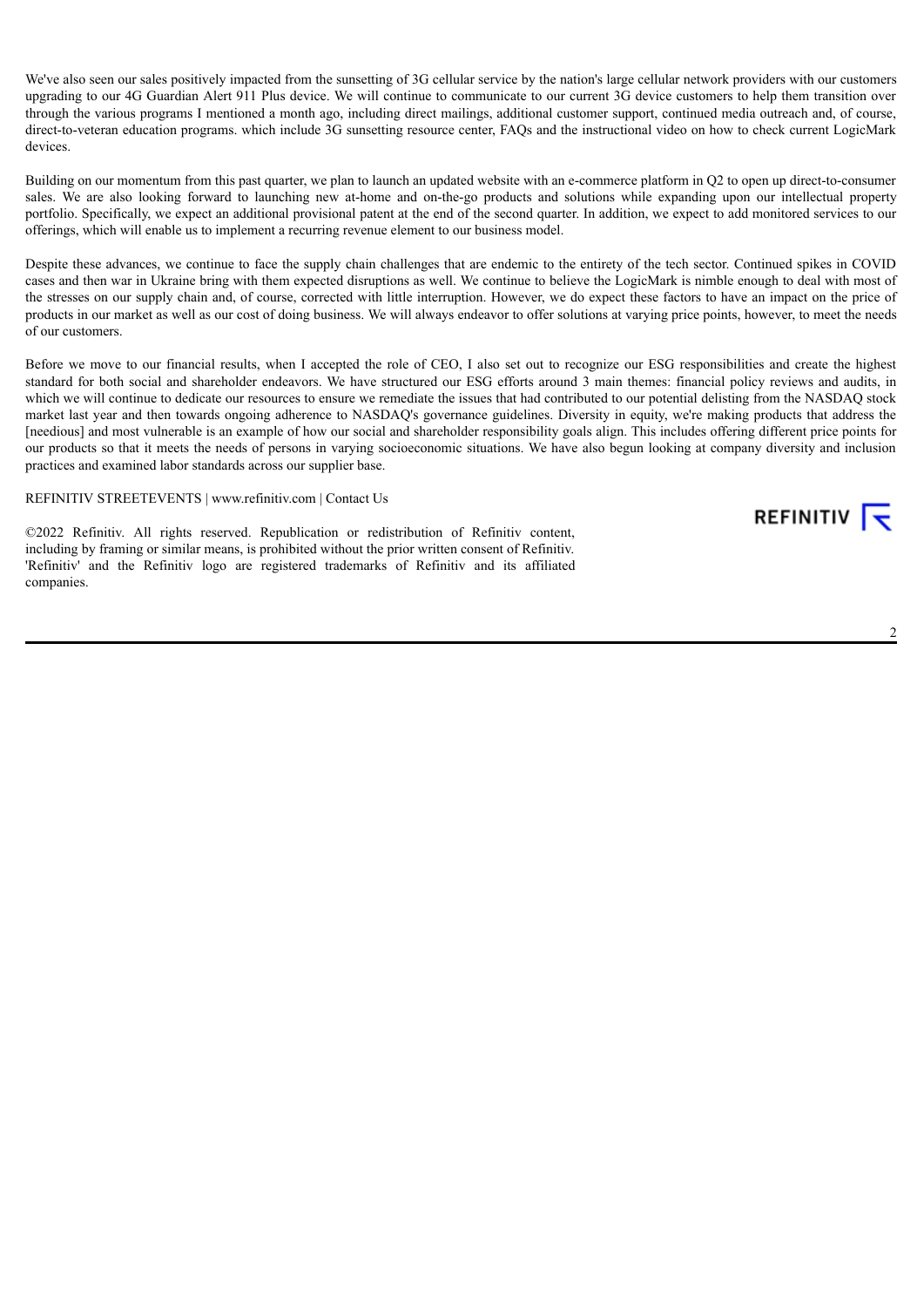And finally, operational efficiencies, we're building a sustainable enterprise as a priority for the company. As a result, we have begun -- we have closed offices to streamline operations. We have begun reducing paper waste throughout the company and are working towards a goal of decreasing the amount of marketing material and printed materials included with each device by 50%. We also have begun to conduct an energy and resources evaluation to determine if increased efficiencies are possible, including the expansion and improvement of domestic and international supply chain channels and a CO2 offset program are all under review to ensure we meet customer demand and that suppliers adhere to NASDAQ's recommended code of conduct.

For today, our take-home message is one of optimism and looking towards the future to continue the momentum we believe we have initiated in the first quarter. We look forward to communicating with you as we continue to progress.

I'll now pause and ask Mark Archer to discuss our first quarter financial results, and then I'll return to provide some closing remarks.

# **Mark J. Archer** *LogicMark, Inc. - CFO*

Thank you, Chia-Lin. Here are the financial results for the first quarter ended March 31, 2022. Revenue was \$3.7 million, up 50% from the year ago quarter. Gross profit was \$2.2 million, up 52% from the same quarter last year. Gross margin was 60% compared to 59% in the same quarter last year. The improvement in gross margin was due to better management of our inbound freight costs.

Operating expenses were \$3.5 million compared to \$2.3 million in the same quarter last year. About half of the increase was due to higher noncash stock compensation expense, the balance resulting from the company increasing investment in new product development and the ramp-up in our sales team.

Operating loss was \$1.3 million versus an operating loss of \$800,000 in the year ago quarter again due to the increase in noncash stock compensation expense. And net loss for the quarter was \$1.3 million compared to a net loss of \$4.2 million in the same quarter last year. The \$4.2 million loss in last year's first quarter was negatively impacted by a warrant modification expense of \$2.9 million.

At quarter end, the company held \$12.2 million in unrestricted cash that's up \$200,000 from the \$12 million that was held at the end of the December 31, 2021, quarter.

#### **Chia-Lin Simmons** *LogicMark, Inc. - President, CEO, Secretary & Director*

Thanks, Mark. As you wrap up the call, I want to leave you with a couple of key thoughts. Our plans continue to be ambitious, and we continue to build our team and have new products in the development pipeline to establish LogicMark as a leading brand in the health communications market and care economy. LogicMark is poised to capture a larger share of the care economy market as we continue to write this new chapter in our history, and we look forward to introducing new product offerings to demonstrate this leadership position and to provide optimal value for our stockholders.

At this time, I will open the call to questions. Operator?

REFINITIV STREETEVENTS | www.refinitiv.com | Contact Us

©2022 Refinitiv. All rights reserved. Republication or redistribution of Refinitiv content, including by framing or similar means, is prohibited without the prior written consent of Refinitiv. 'Refinitiv' and the Refinitiv logo are registered trademarks of Refinitiv and its affiliated companies.

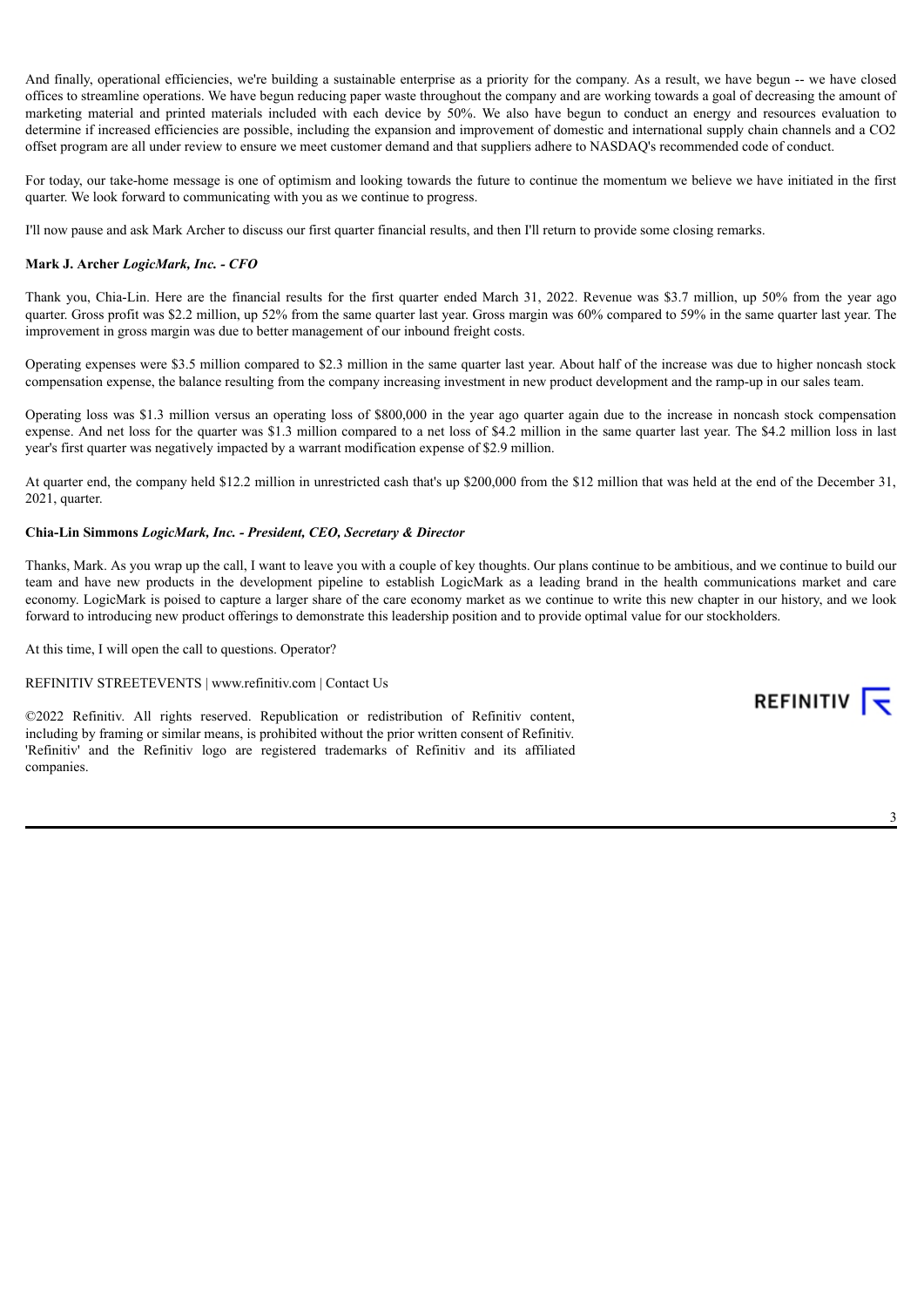# **QUESTIONS AND ANSWERS**

#### **Operator**

(Operator Instructions) Your first question comes from the line of Allen Klee from Maxim Group. .

### **Unidentified Analyst** *-*

This is [Doug Greenberg] on for Allen. My first question is just in regards to COVID. I know that has an impact on sales because you can get them to some of the smaller clinics as a part of the VHA program. I was just wondering what you're seeing there, if things are normalizing. And if you could just provide some color on how that environment is working right now.

# **Chia-Lin Simmons** *LogicMark, Inc. - President, CEO, Secretary & Director*

Thank you for the question. Yes, we are seeing some easing and the opening and a slow rollout of the opening of clinics to -- in terms of outreach for the veteran sector. I think that we're seeing a much better sort of situation overall when it comes to COVID with the Veterans Administration business. We're seeing, at least in the larger hospital side, almost sort of pre-COVID like conditions is our understanding from our Veterans Administration partners and the clinics slowly sort of opening up.

#### **Unidentified Analyst** *-*

Okay. Great. And then I also had a question about the GSA contract agreement you had from last year. I was wondering if you were starting to see some material impacts from that or if there's any of the key government agencies you're trying to target there.

# **Chia-Lin Simmons** *LogicMark, Inc. - President, CEO, Secretary & Director*

Yes. So we are absolutely targeting a number of different government agencies. As we might have stated before, our GSA contract is -- I don't know if it's necessarily unique but certainly one that falls under a certain communications category area, which allows us to look at not only federal sort of level agencies but also state and municipalities for most of the states in the United States. And so we are slowly building out partnerships with a number of different federal agencies as well as beginning to analyze and look at which states to target for as part of our sales team strategy.

That said, it takes a little time to build those relationships with federal agencies. And so I don't believe necessarily that we'll start seeing some of the impacts until later towards the end of the year.

#### **Operator**

There are no more questions at this time. Presenters, please continue.

#### **Mark J. Archer** *LogicMark, Inc. - CFO*

Let me speak for Chia-Lin. We want to thank all of you who dialed in to listen to our call today, and we look forward to continuing to provide updates on our progress at the appropriate times.

#### REFINITIV STREETEVENTS | www.refinitiv.com | Contact Us

©2022 Refinitiv. All rights reserved. Republication or redistribution of Refinitiv content, including by framing or similar means, is prohibited without the prior written consent of Refinitiv. 'Refinitiv' and the Refinitiv logo are registered trademarks of Refinitiv and its affiliated companies.